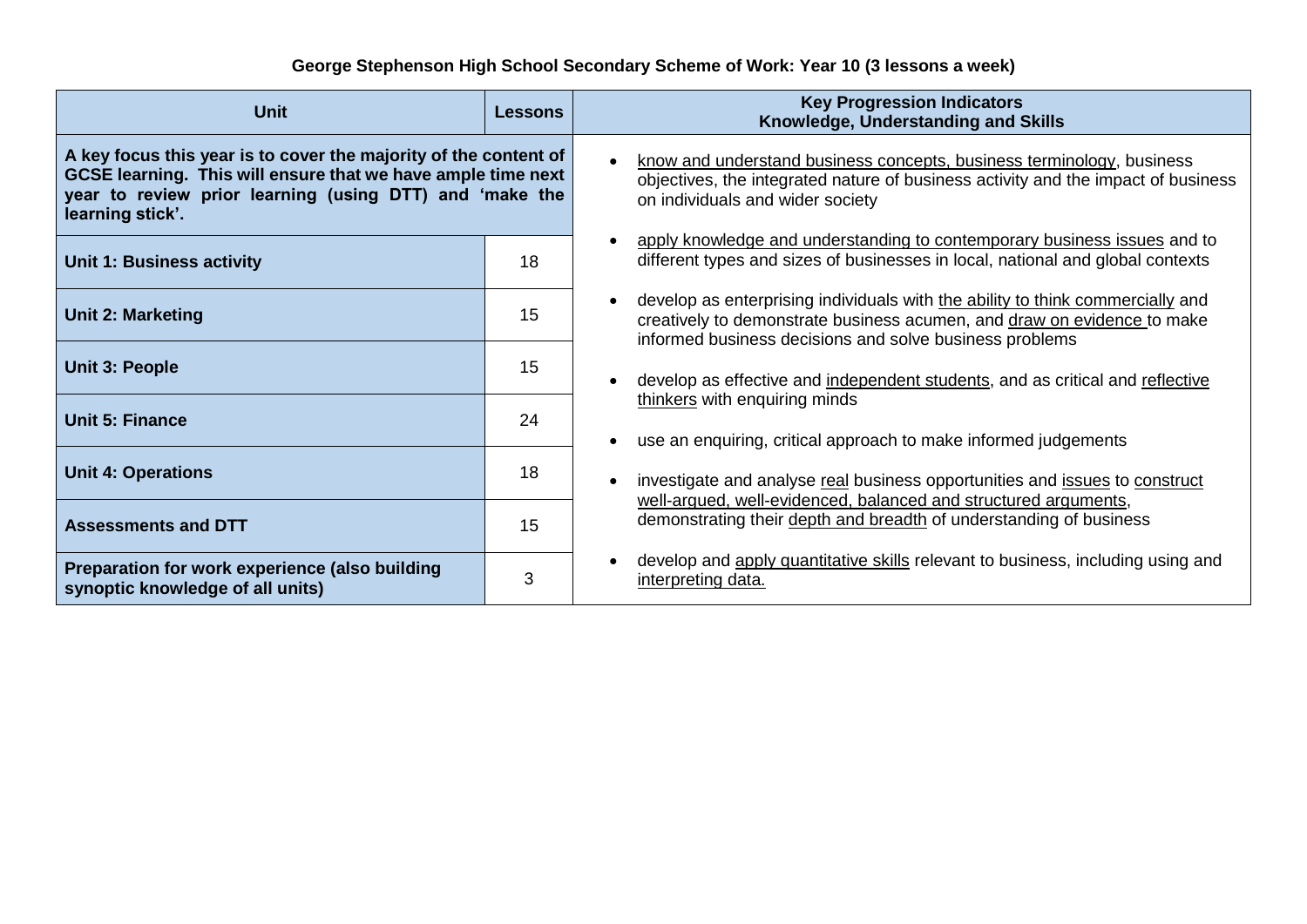## **Year 10 Business Calendar**

| Week 1                    | Week 2 | Week 3 | Week 4 | Week 5 | Week 6 | Week 7                                        | Week 8 | Week 9 | Week 10 | Week 11                                        | Week 12 | Week 13 |
|---------------------------|--------|--------|--------|--------|--------|-----------------------------------------------|--------|--------|---------|------------------------------------------------|---------|---------|
| Unit 1: Business activity |        |        |        |        |        | End of unit<br>assessment<br>(KAT) and<br>DTT |        |        |         | Unit 2: Marketing with a little Unit 5 Finance |         |         |

| Week 14                                                | Week 15 | Week $16$ | Week 17 | Week 18                                     | Week 19 | Week 20 | Week 21                                              | Week 22 | Week 23 | Week 24         | Week 25 | Week 26 |
|--------------------------------------------------------|---------|-----------|---------|---------------------------------------------|---------|---------|------------------------------------------------------|---------|---------|-----------------|---------|---------|
| End of unit<br>(2)<br>assessment<br>$(KAT)$ and<br>DTT |         |           |         | Unit 3: People with a little Unit 5 Finance |         |         | End of unit<br>(2)<br>assessment<br>(KAT) and<br>DTT |         |         | Unit 5: Finance |         |         |

| Week 27 | Week 28                             | Week 29 | Week 30           | Week 31 | Week 32 | Week $33$ | Week 34            | Week 35 | Week 36 | Week 37                                              | Week 38                                                                             | Week 39            |
|---------|-------------------------------------|---------|-------------------|---------|---------|-----------|--------------------|---------|---------|------------------------------------------------------|-------------------------------------------------------------------------------------|--------------------|
|         | Paper 1<br>mock<br>(KAT)<br>and DTT |         | Unit 1 reflection |         |         |           | Unit 4: Operations |         |         | End of unit<br>(4)<br>assessment<br>(KAT) and<br>DTT | Preparation<br>for work<br>experience.<br>Company<br>research and<br>presentations. | Work<br>experience |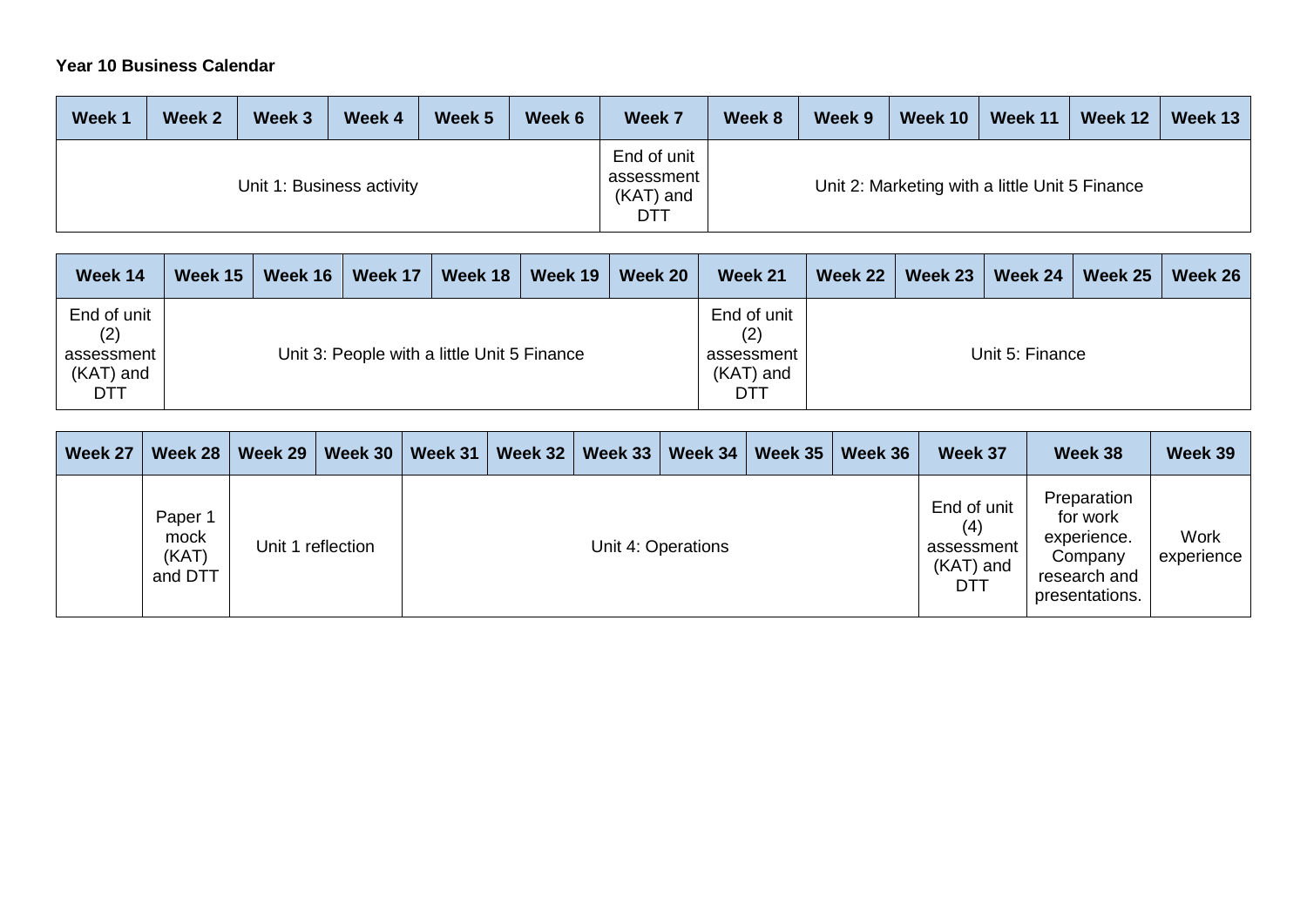| <b>Unit</b>                                                                                                                                                                                 | <b>Lessons</b> | <b>Key Progression Indicators</b><br>Knowledge, Understanding and Skills                                                                                                                                                                                                   |  |  |  |  |  |
|---------------------------------------------------------------------------------------------------------------------------------------------------------------------------------------------|----------------|----------------------------------------------------------------------------------------------------------------------------------------------------------------------------------------------------------------------------------------------------------------------------|--|--|--|--|--|
| A key focus this year is around reviewing and reflecting (DTT)<br>much of the content covered last academic year. This is a<br>deliberate strategy to ensure that we 'Make learning stick'. |                | know and understand business concepts, business terminology, business<br>objectives, the integrated nature of business activity and the impact of business<br>on individuals and wider society<br>apply knowledge and understanding to contemporary business issues and to |  |  |  |  |  |
| <b>Targeted reflection and review</b>                                                                                                                                                       | 46             | different types and sizes of businesses in local, national and global contexts<br>develop as enterprising individuals with the ability to think commercially and<br>creatively to demonstrate business acumen, and draw on evidence to make                                |  |  |  |  |  |
| Unit 6: Influences                                                                                                                                                                          | 18             | informed business decisions and solve business problems<br>develop as effective and independent students, and as critical and reflective<br>thinkers with enquiring minds                                                                                                  |  |  |  |  |  |
| Unit 7: The interdependent nature of business                                                                                                                                               | 18             | use an enquiring, critical approach to make informed judgement<br>investigate and analyse real business opportunities and issues to construct<br>well-argued, well-evidenced, balanced and structured arguments,                                                           |  |  |  |  |  |
| Review of work experience (also building synoptic<br>knowledge of all units)                                                                                                                | 3              | demonstrating their depth and breadth of understanding of business<br>develop and apply quantitative skills relevant to business, including using and<br>interpreting data.                                                                                                |  |  |  |  |  |